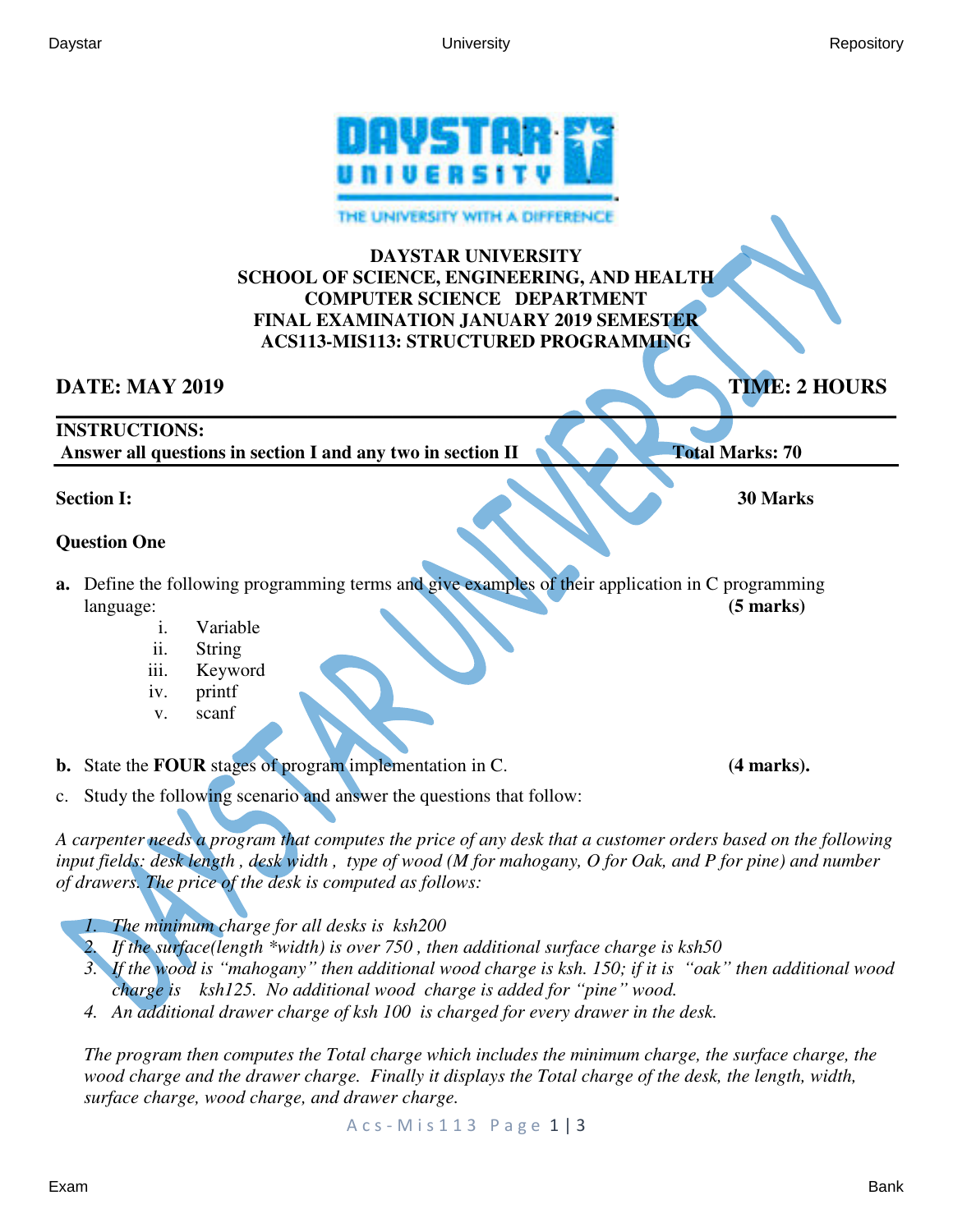Daystar University Repository

- **i.** Draw a flowchart to design the algorithm program solution for the scenario' **(6 marks)** ii. Write a pseudocode to design the algorithm program solution for the scenario**.(6 marks)** iii. Write the code for the above program in C language. **(9 marks) Section II: Answer any TWO questions in this section 40 marks Question Two 20 marks 20 marks a.** Explain the **THREE** programming structures that form the logic of programming. **(6 marks) b.** Explain the purpose of functions in programming. **(2 marks) (2 marks)** c. Write a C statement that declares an array that holds salaries for 150 employees. **(3 marks) d.** Write a program in C that reads in an item name and the price. The program then displays the item name and the price. **(5marks) (5marks) (5marks)** e. Write a FOR loop that enables the user to keep entering in the item name and the price and displaying the details, 100 times. **(4 marks) Question Three** 20 marks **20 marks a.** Discuss the **TWO** types of statements in C declares a constant. Use PI 3.14 as an example. **(2 marks) b.** Define a data type and give an example in C. **(3 marks) (3 marks)** c. Write the following program in C language: The program reads in item name and price. The program then computes the discount as follows: if the price is above 1000, the discount is 10% else the discount is 5%. The program then computes the final price as the price less discount. The program should display the item name, price, discount and final price. **(15 marks) (15 marks) Question Four 20 marks 20 marks a.** Differentiate between a local and global variable. **(3 marks) b.** State the when the *do* .. *while* loop is most applicable. **(2 marks) c.** State when the *while.*.loop statement is most applicable **(2 marks)**  d. Write a C program that displays your firstname on the first line and surname on the second line
	- A c s M i s 1 1 3 P a g e 2 | 3

**(4 marks)**